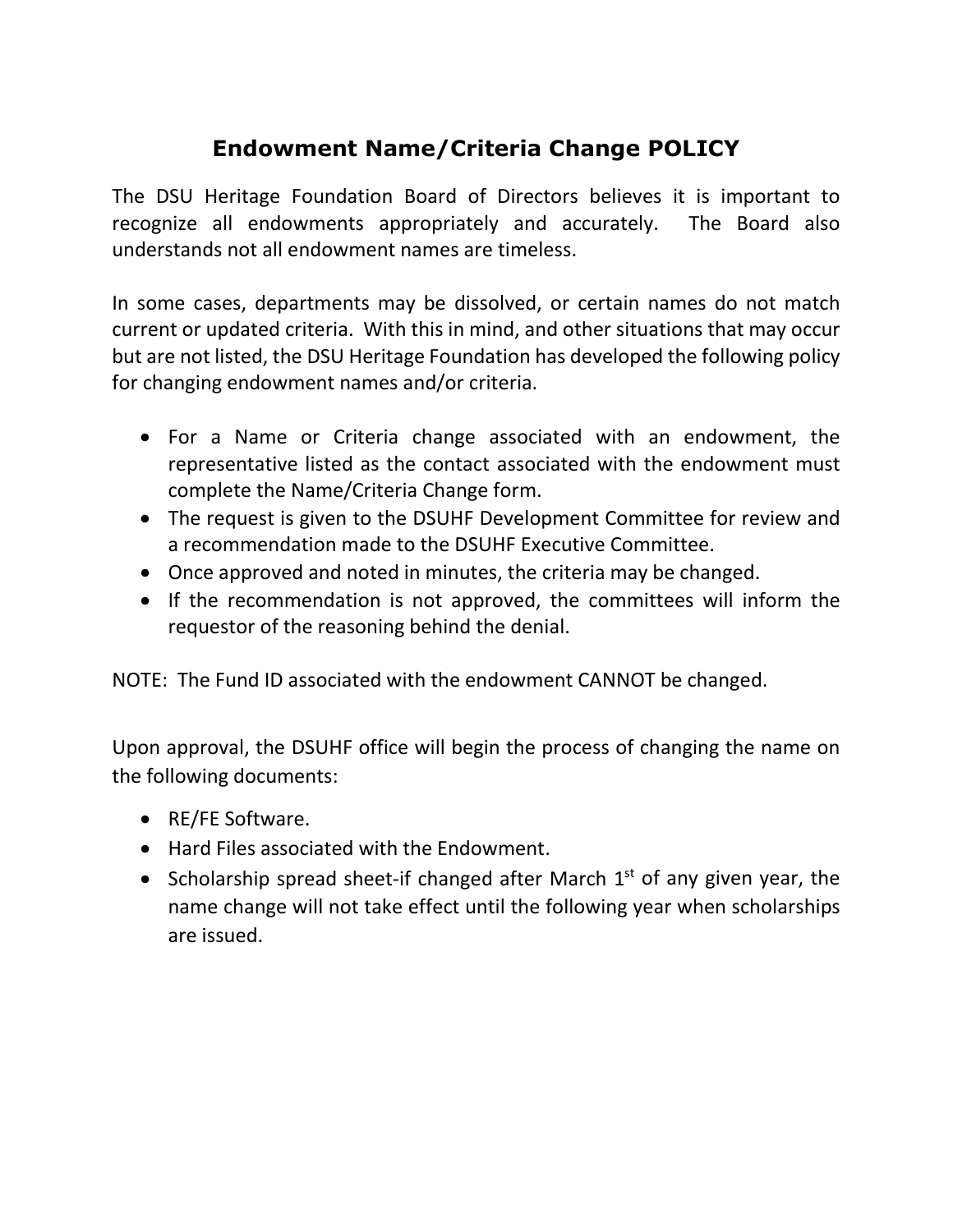

DSU Heritage Foundation Endowment Name/Criteria Change form

\*Request must be through the Executive Director of the DSU Heritage Foundation

Request Submittal Date:

Authorized Endowment Representative Name\_\_\_\_\_\_\_\_\_\_\_\_\_\_\_\_\_\_\_\_\_\_\_\_\_\_\_\_\_

| Title |  |  |  |
|-------|--|--|--|
| Email |  |  |  |

Phone \_\_\_\_\_\_\_\_\_\_\_\_\_\_\_\_\_\_\_\_\_\_\_\_\_\_\_\_\_\_

## **Endowment Name Change Details**

\_\_\_\_\_\_\_\_\_\_\_\_\_\_\_\_\_\_\_\_\_\_\_\_\_\_\_\_\_\_\_\_\_\_\_\_\_\_\_\_\_\_\_\_\_\_\_\_\_\_\_\_\_\_\_\_\_\_\_\_\_\_\_\_\_\_

\_\_\_\_\_\_\_\_\_\_\_\_\_\_\_\_\_\_\_\_\_\_\_\_\_\_\_\_\_\_\_\_\_\_\_\_\_\_\_\_\_\_\_\_\_\_\_\_\_\_\_\_\_\_\_\_\_\_\_\_\_\_\_\_\_\_

\_\_\_\_\_\_\_\_\_\_\_\_\_\_\_\_\_\_\_\_\_\_\_\_\_\_\_\_\_\_\_\_\_\_\_\_\_\_\_\_\_\_\_\_\_\_\_\_\_\_\_\_\_\_\_\_\_\_\_\_\_\_\_\_\_\_

\_\_\_\_\_\_\_\_\_\_\_\_\_\_\_\_\_\_\_\_\_\_\_\_\_\_\_\_\_\_\_\_\_\_\_\_\_\_\_\_\_\_\_\_\_\_\_\_\_\_\_\_\_\_\_\_\_\_\_\_\_\_\_\_\_\_

\_\_\_\_\_\_\_\_\_\_\_\_\_\_\_\_\_\_\_\_\_\_\_\_\_\_\_\_\_\_\_\_\_\_\_\_\_\_\_\_\_\_\_\_\_\_\_\_\_\_\_\_\_\_\_\_\_\_\_\_\_\_\_\_\_\_

Change Endowment Name FROM:

FUND ID: (Completed by DSUHF Office)

Change Above listed Endowment Name TO:

Explanation for the requested change(s):